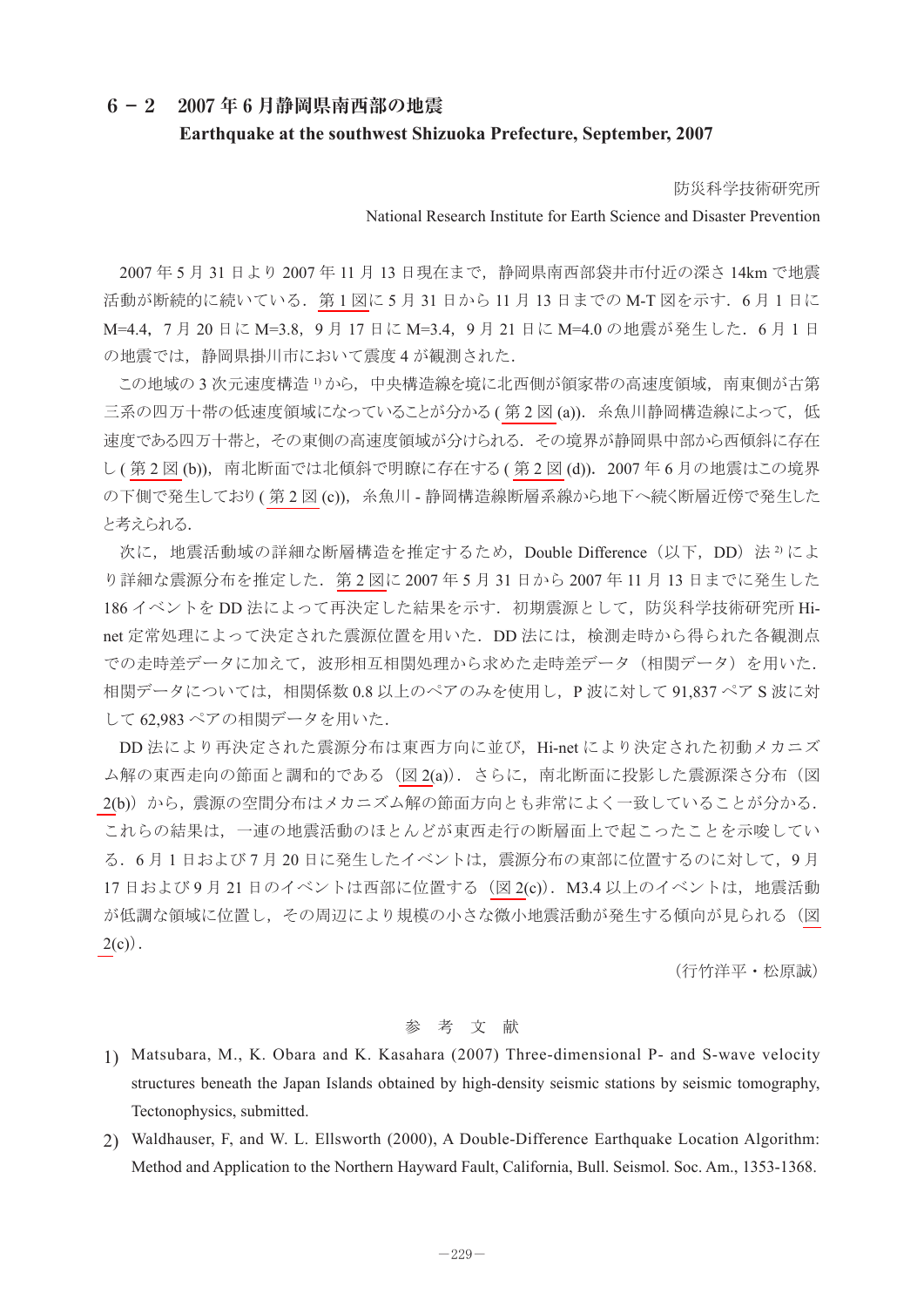<span id="page-1-0"></span>

第1図 2007年5月31日から2007年11月13日までのM-T図.

Fig.1 Magnitude-time diagram from May 21, 2007 to November 13, 2007 in the southwest Shizuoka Prefecture.



第 2 図 (a)3 次元速度構造を用いて再決定された静岡県南西部の深さ 0 ~ 50km の地震活動の震源分布と深さ 10km の P 波速度パーターベーション.(b) 北緯 35.0° の P 波速度構造.(c) 北緯 34.7° の P 波速度パーター 第2図ベーションと ±0.1° 内の震源分布. (d) 東経 137.9° の P 波速度パーターベーションと ±0.1° 内の震源分布.

Fig.2 (a)Hypocenter distribution at depths of 0-50 km with P-wave velocity perturbation at a depth of 10 km. (b)Vertical cross-section of P-wave velocity verturbation at a latitude of 35°N. (c)Vertical cross-section of P-wave velocity verturbation at a latitude of 34.7°N with hypocenters of events within 0.1°. (d)Vertical cross-section of P-wave velocity verturbation at a longitude of 137.9°N with hypocenters of events within 0.1°. Black circles denote the events bedore May 31 2007. Red circles denote the events after May 31 2007.